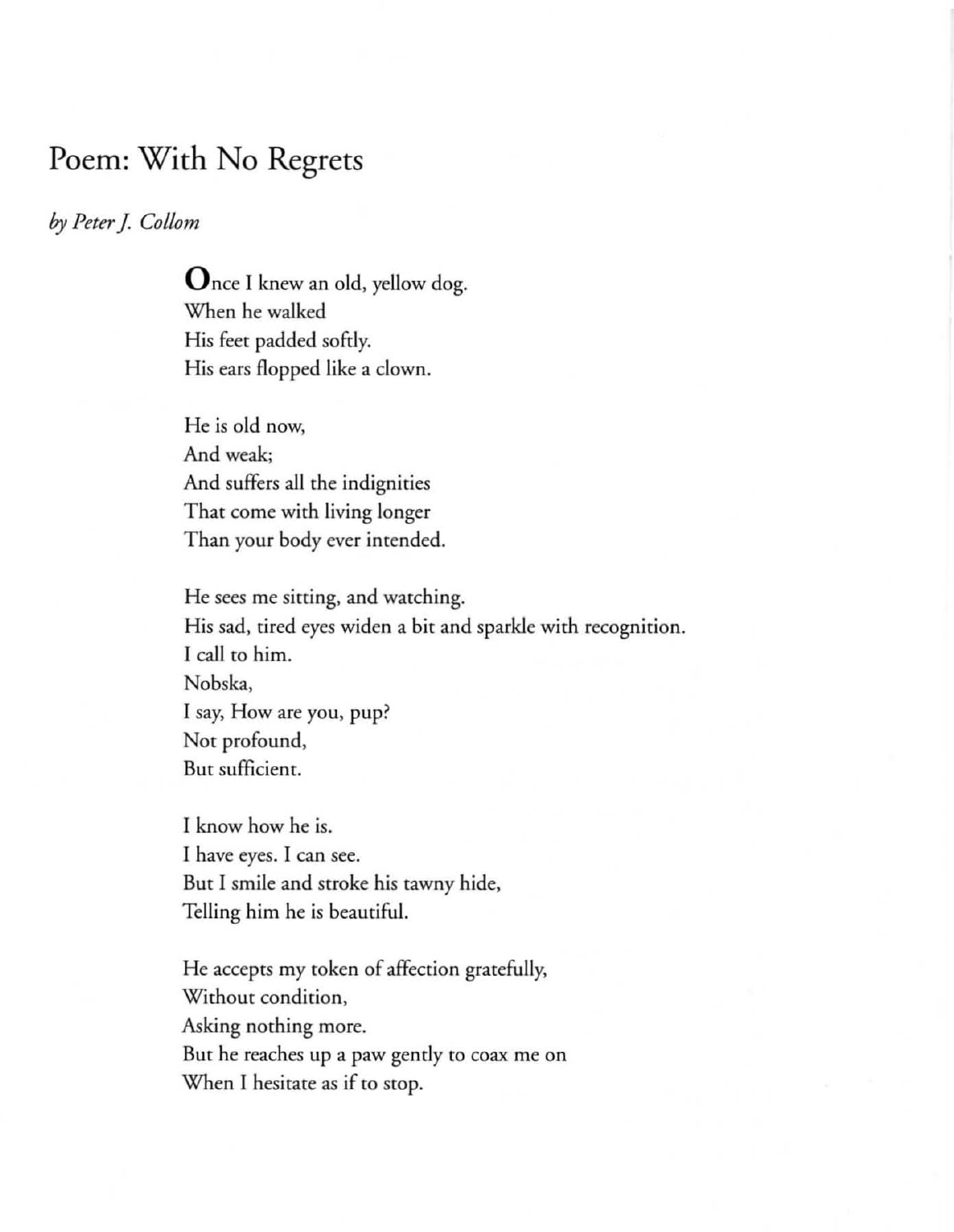He blends into the pattern of the carpet upon which he lies. Did the family who created this work of art, Knot by knot, Nearly a century ago, Know that they would bring rest and comfort To such a deserving soul?

Perhaps they did. More likely, They did not, But woven into the warp and woof of their rug was this dog's shadow, And he knows, Exaccly, His place.

**He** stands at the door and looks back hopefully.

Outside,

He limps, and I wonder if we should go back. He chooses rhe smooth path along the side of the road, Just as a small boat rides the eddies at the edge of a narrow passage, Spurning the stronger current at midstream. His center channel isn't the flooding tide, It is the punishing rocks and sharp pebbles turned up by repeated passings, And his easy eddies are the soft way Where fall has strewn colorful leaves And soft pine needles Over the ground.

Sometimes on our walks He would fall behind, Bur when I turn and wait, He bounds along to catch up, Forgetting for a moment his aches and pains. Ears flopping, a smile on his face, As if young again, He takes the lead.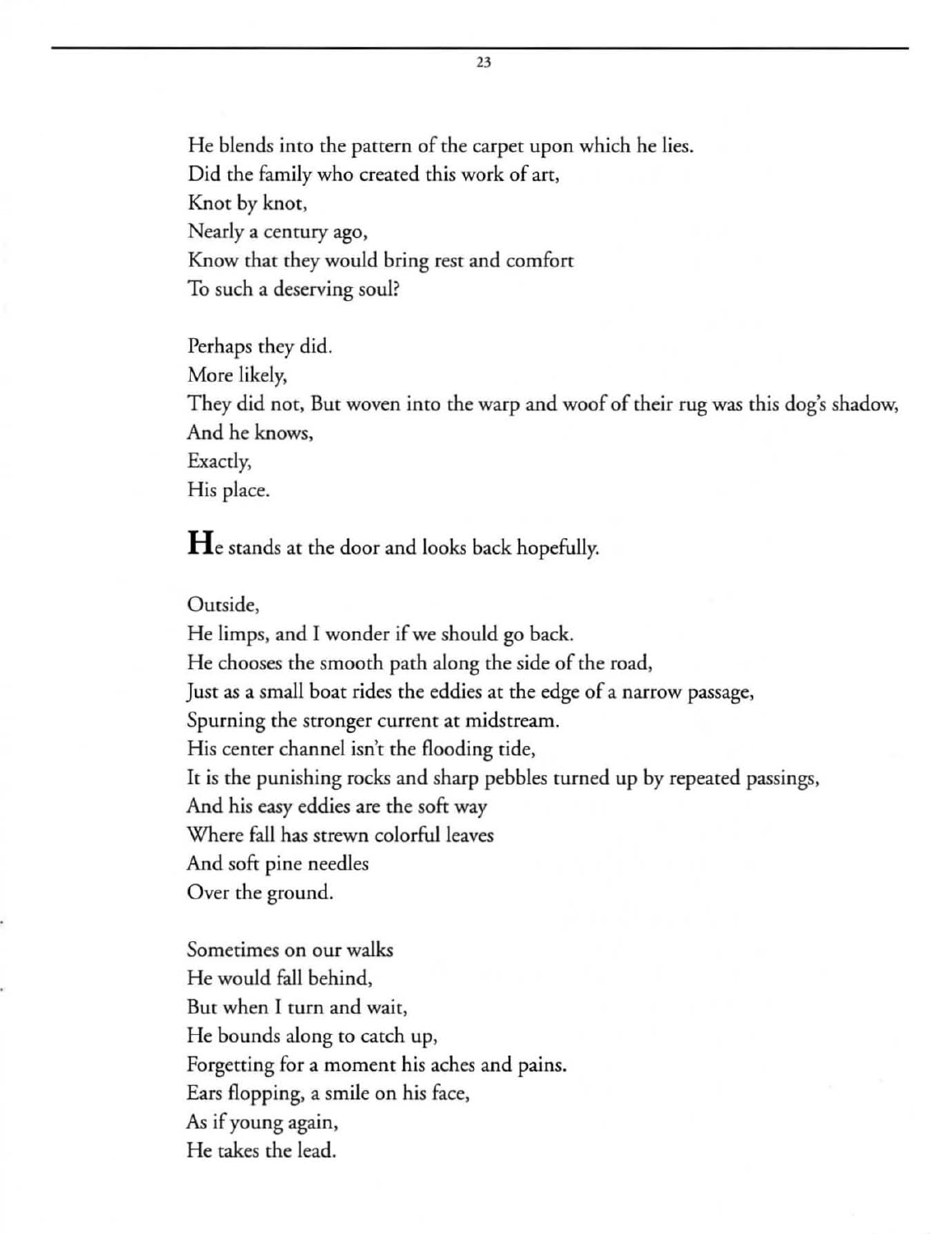When we returned home Out of the cold and mist. **He ate,**  And drank. And rested.

You smelly, old dog, You are a teacher. What we all could learn from you. Courage and determination. Taking what life deals out. Making no excuses. No complaints. Asking no more than a little affection. **Giving far more in return.** 

**He** sleeps now. And dreams. Of what. I do not know. He cannot talk. He cannot tell me. But I think I know. I expect he dreams of the dark green waters. Teeming with life. Off the coast of Labrador.

 $Drawing$  by Julia *S.* Child

Playing among the rocks. Sure-footed and fleet. Taking the wind square in his face. Bold, sturdy, and free. Swimming the coasting waves. The high surf and the curling water do not frighten him. He is lithe as an otter. Strong. and at home as a seal.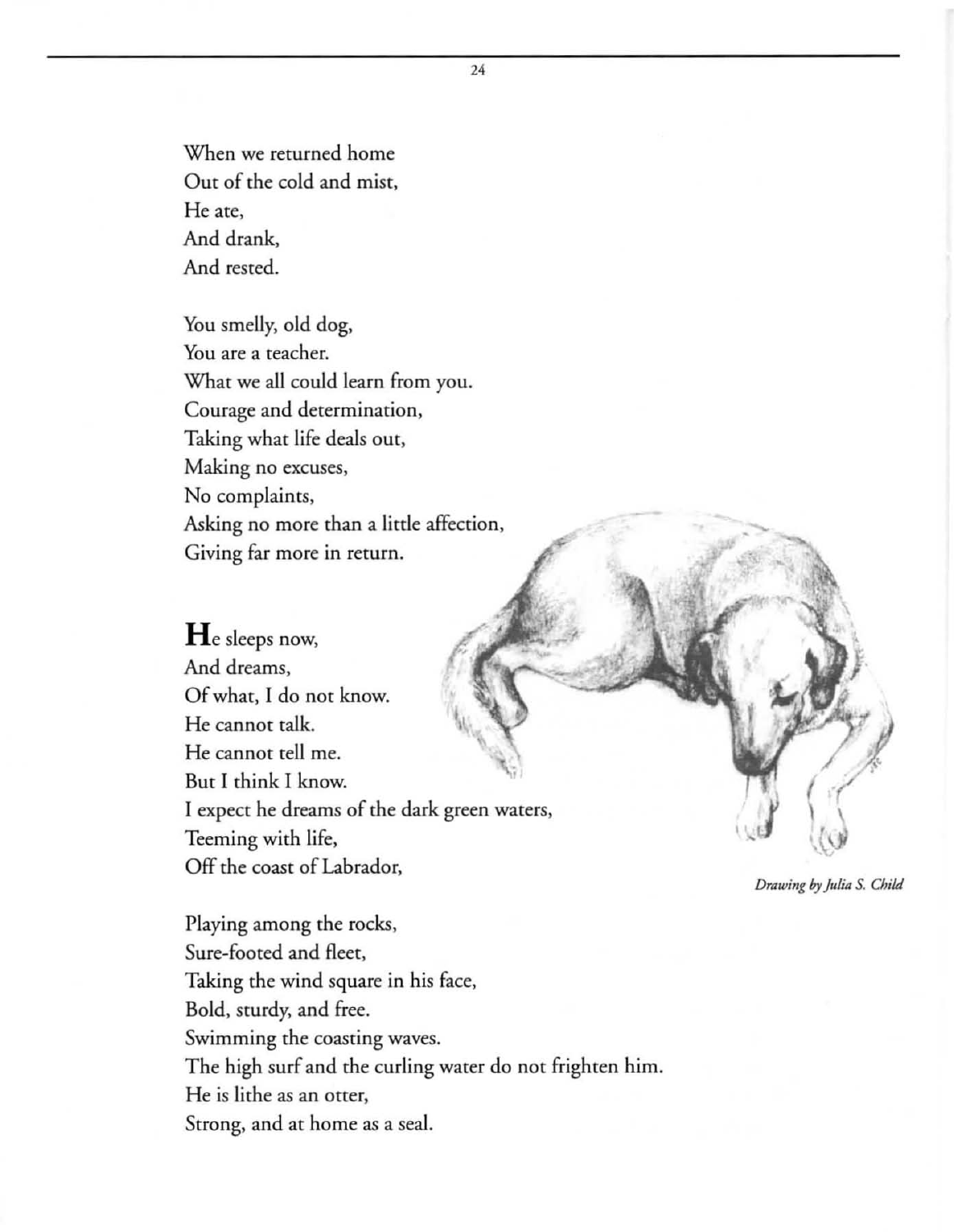Ifhe could, He would dive down deep Among the porpoises and whales **And swim, and swim,**  And swim, Never taking a breath.

Nimbly Picking his way down a rocky cliff and Threading his way among the boulders, He reaches the ocean's edge. The smell of the sea is stronger here among the small tidal pools Mussels, Small crabs, And a variety of lichens and sea grasses Welcome him with their pungent bouquet And make him pant with anticipation.

Carefully,

He steps onto a flat, slippery rock And launches himself headlong into the icy shallows As a steep wave crashes over the outer barrier, And with a whispering hiss Foams its way towards the beach.

Then **He is in the water,**  And with the sure, strong strokes of an experienced swimmer, He sets out towards the surf

But, inevitably, He awakes, And shuffles about on his belly, The water no longer Supporting his weight.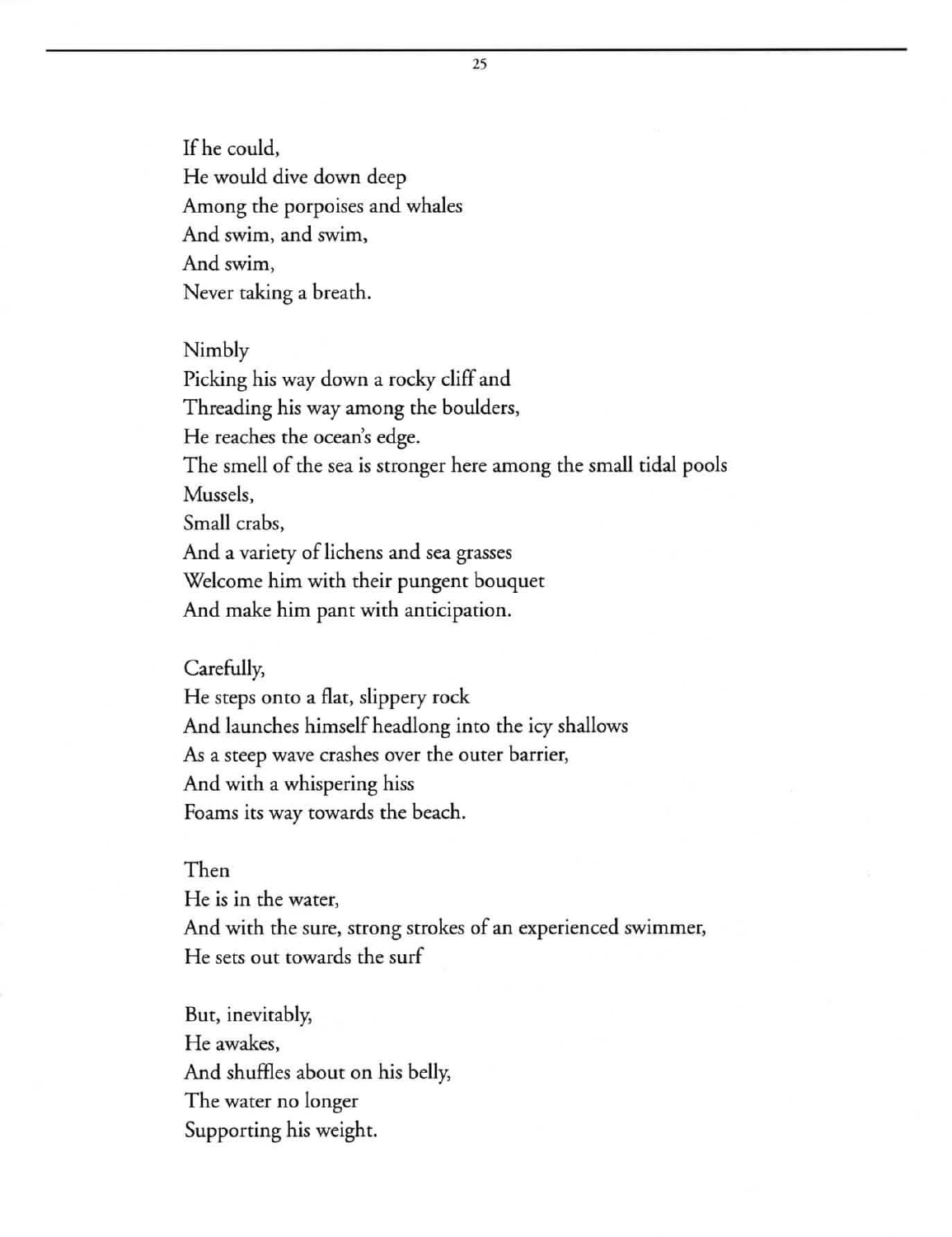It is hard for him even To raise his head.

Lying on what should be His comfortable and familiar bed, He hovers berween rwo worlds, Feeling his old restrictions return with a certainty, Seeing in his mind's eye the sun reflecting off the water, Knowing which place he prefers, But unsure which of them Is real.

**B one cancer,**  The doctor says, Possibly metastasized into the lungs.

So that is it.

Reality flushes over me like a cold sea shower. His breath lately had become labored, and There was the intermittent cough. He had grown thinner. And he had run With a list to starboard, Favoring the swollen leg.

He might last six months if the leg is amputated, The doctor said, in guarded tones, As if the old dog could understand.

> *Good Lord, Of course* f *understand*  I can hear. I can see their faces. f *cannot speak to them, But can't they read my eyes?*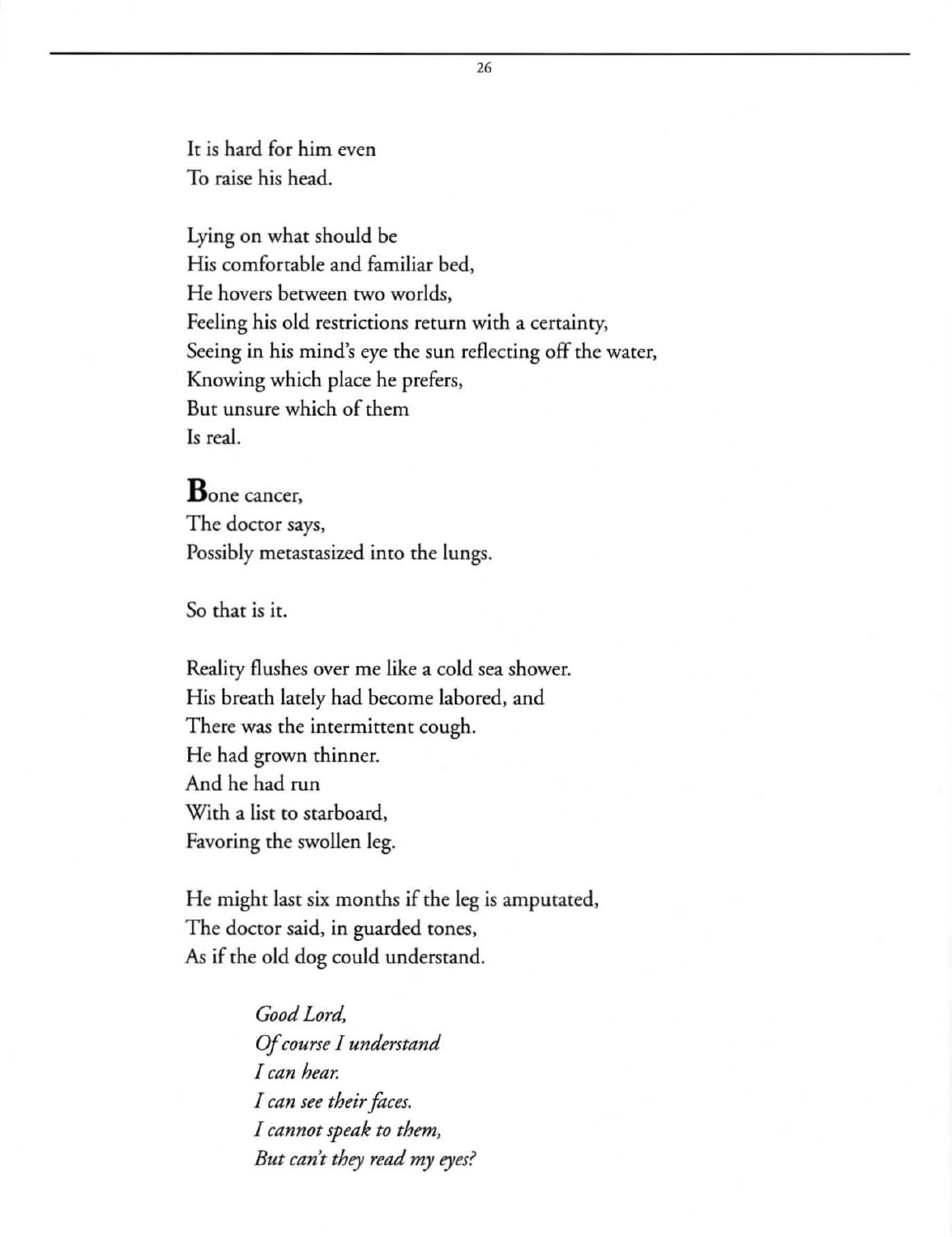$\mathrm{T}$ he moon shone like a floodlight Completely illuminating the Sound, Enjoying the largess of the sun Half a world away. It was one of those electrifying nights That come to the Cape in late autumn, A cold snap, The first frost. The hour was late. Lights peering out of windows long since had been extinguished, Curtains pulled down against the cold. The gibbous moon, Just slightly larger than one-half Might just as well have been full. Light waves pattered the beach.

There was no wind. Not a cloud marred the perfect sky. East Chop blinked a dim and distant green. West Chop occulted clear and bright. Gay Head, Aquinnah, Marking the western end of the Vineyard, Tarpaulin Cove on Naushon Island, And the myriad of flashing red and green buoys that Dotted the entrance to Little Harbor and Woods Hole Pass Decorated the Sound as if for the Holidays.

The intermittent tinkling of close-in buoys came to him Like bells calling monks to prayer In a high mountain reach Cultures and worlds away.

27